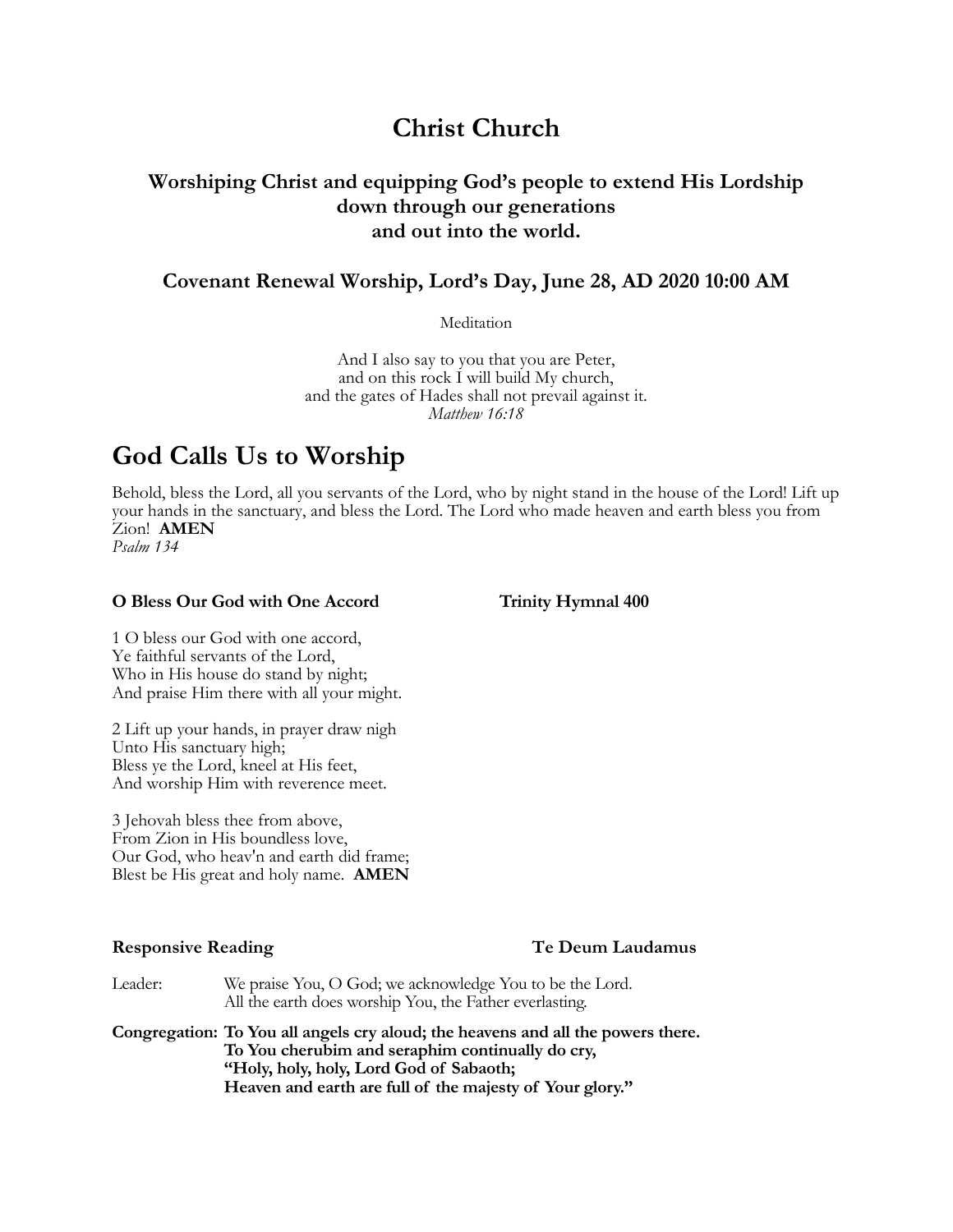| Leader: | The glorious company of the apostles praise You. The goodly<br>fellowship of the prophets praise You. The noble army of martyrs<br>praise You. The holy Church throughout all the world does acknowledge<br>You; the Father of an infinite majesty; Your honorable, true, and only<br>Son; also the Holy Ghost the comforter. |
|---------|-------------------------------------------------------------------------------------------------------------------------------------------------------------------------------------------------------------------------------------------------------------------------------------------------------------------------------|
|         | Congregation: You are the King of Glory, O Christ;<br>You are the everlasting Son of the Father<br>When You had overcome the sharpness of death,<br>You did open the Kingdom of Heaven to all believers.                                                                                                                      |
| Leader: | You sit at the right hand of God, in the glory of the Father. We believe<br>that You shalt come to be our Judge. We therefore pray, help Your<br>servants, whom You have redeemed with Your precious blood. Make<br>them to be numbered with Your saints in glory everlasting.                                                |
|         | Congregation: O Lord, save Your people, and bless Your heritage.<br>Govern them and lift them up forever.<br>Day by day we magnify You;<br>we worship Your Name forever, world without end. AMEN                                                                                                                              |

### **Holy, Holy, Holy! Trinity Hymnal 100**

1 Holy, holy, holy! Lord God Almighty! Early in the morning our song shall rise to Thee. Holy, holy, holy! Merciful and mighty! God in three Persons, blessed Trinity!

2 Holy, holy, holy! All the saints adore Thee, Casting down their golden crowns Around the glassy sea; Cherubim and seraphim falling down before Thee, Who wert, and art, and evermore shalt be.

3 Holy, holy, holy! Though the darkness hide Thee, Though the eye of sinful man Thy glory may not see, Only Thou art holy; there is none beside Thee Perfect in pow'r, in love, and purity.

4 Holy, holy, holy! Lord God Almighty! All Thy works shall praise Thy name in earth and sky and sea. Holy, holy, holy! Merciful and mighty! God in three Persons, blessed Trinity! **AMEN**

## **Confession of Sin**

O How long, Lord? Will You be angry forever? Will Your jealousy burn like fire? Pour out Your wrath on the nations that do not know You, and on the kingdoms that do not call on Your name. For they have devoured Jacob, and laid waste his dwelling place. Oh, do not remember former iniquities against us! Let Your tender mercies come speedily to meet us, for we have been brought very low. Help us, O God of our salvation, for the glory of Your name; and deliver us, and provide atonement for our sins, for Your name's sake! **AMEN** *Psalm 79:5-9*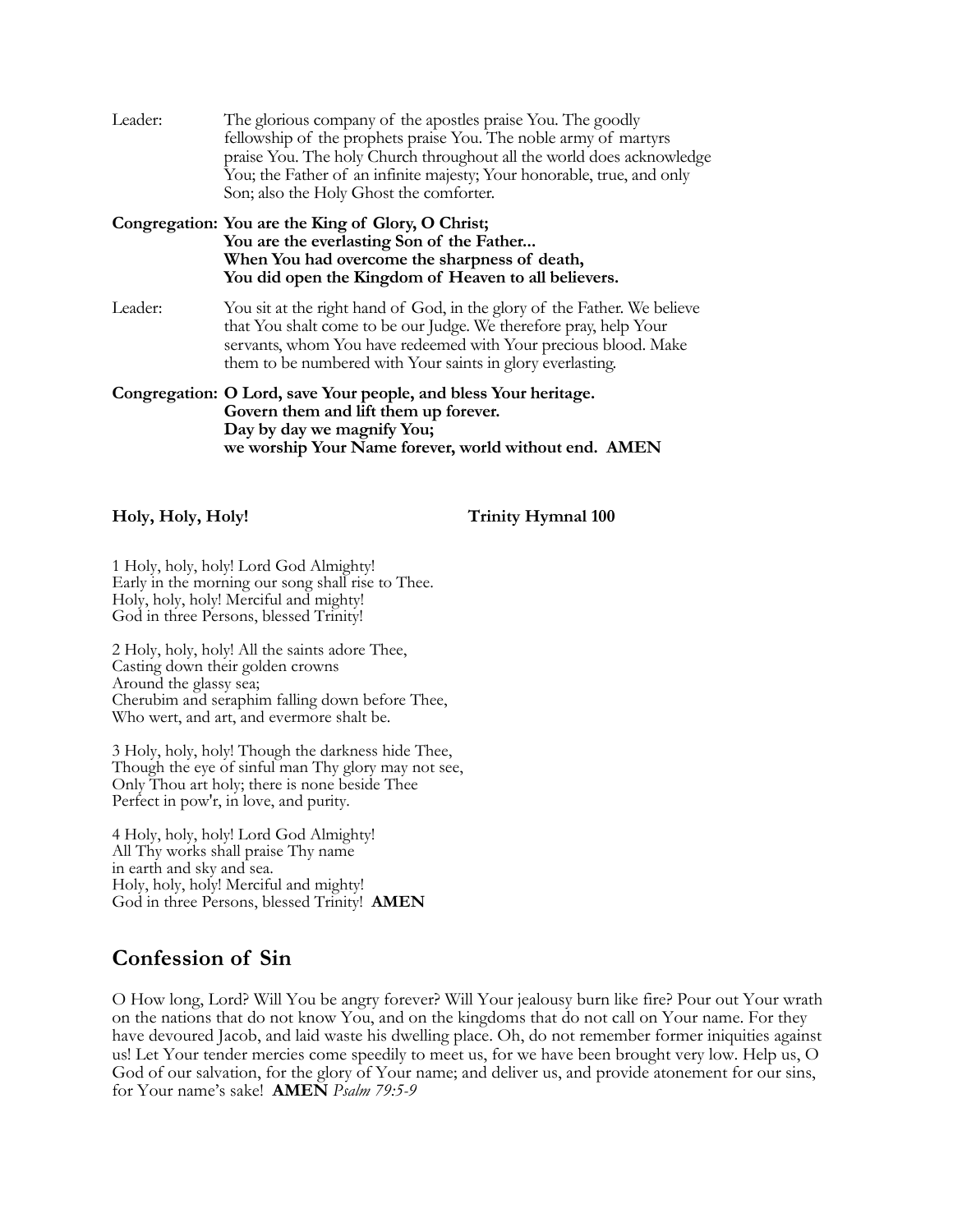### **Silent Confession followed by Corporate Confession**

Leader: Let us confess our sins to Almighty God.

### **Congregation: Lord Jesus, we confess that there is no one righteous, no, not one. No one understands, no one seeks for God. We all have turned aside; together we have become worthless; no one does good, not even one. So to You, O Lord, do we lift up our souls. O Lord God, in You do we trust. Make us to know Your ways, O Lord; teach us Your paths. Lead us in Your truth, and teach us, for You are the God of our salvation; for You we do wait all the day long. Remember Your mercy, O Lord, and Your steadfast love. Remember not our sins and transgressions; according to Your steadfast love, remember us, for the sake of Your goodness, O Lord! AMEN**

### **Assurance of Pardon**

Therefore remember that you, once Gentiles in the flesh—who are called uncircumcision by what is called the Circumcision made in the flesh by hands— that at that time you were without Christ, being aliens from the commonwealth of Israel and strangers from the covenants of promise, having no hope and without God in the world. But now in Christ Jesus you who once were far off have been brought near by the blood of Christ. **AMEN** *Ephesians 2:11-13*

Leader: Our sins are forgiven!

### **Congregation: Thanks be to God!**

### Rock of Ages, Cleft for Me Trinity Hymnal 500

1 Rock of Ages, cleft for me, Let me hide myself in Thee; Let the water and the blood, From Thy riven side which flowed, Be of sin the double cure, Cleanse me from its guilt and pow'r.

2 Not the labors of my hands Can fulfill Thy law's demands; Could my zeal no respite know, Could my tears forever flow, All for sin could not atone; Thou must save, and Thou alone.

3 Nothing in my hand I bring, Simply to Thy cross I cling; Naked, come to Thee for dress; Helpless, look to Thee for grace; Foul, I to the Fountain fly; Wash me, Savior, or I die.

4 While I draw this fleeting breath, When mine eyelids close in death,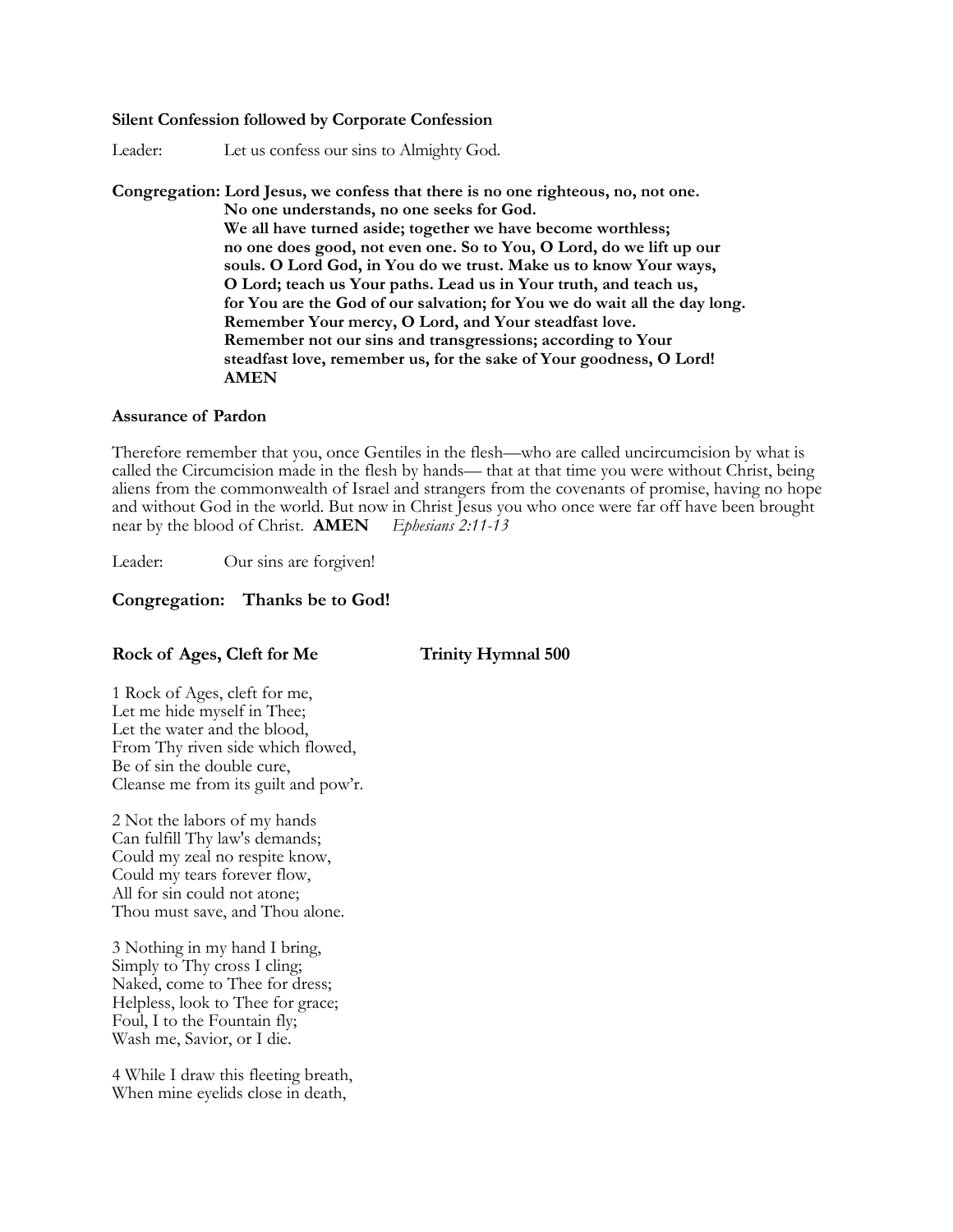When I soar to worlds unknown, See Thee on Thy judgment throne, Rock of Ages, cleft for me, Let me hide myself in Thee. **AMEN**

**Confession of Faith The Scots Confession, Chapter 1 Congregation: We confess and acknowledge one God alone, to Whom alone we must cleave, Whom alone we must serve, Whom only we must worship, and in Whom alone we put our trust. Who is eternal, infinite, immeasurable, incomprehensible, omnipotent, invisible; one in substance and yet distinct in three persons, the Father, the Son, and the Holy Ghost. By Whom we confess and believe all things in heaven and earth, visible and invisible to have been created, to be retained in their being, and to be ruled and guided by His inscrutable providence for such end as His eternal wisdom, goodness, and justice have appointed, and to the manifestation of His own glory. AMEN**

### **Intercessory Prayer**

Lord, I have loved the habitation of Your house, and the place where Your glory dwells. Do not gather my soul with sinners, nor my life with bloodthirsty men, in whose hands is a sinister scheme, and whose right hand is full of bribes. But as for me, I will walk in my integrity; redeem me and be merciful to me. My foot stands in an even place; in the congregations I will bless the Lord. **AMEN** *Psalm 26:8-12*

Leader Prays

**Congregation: Our Father in heaven, Hallowed be Your name. Your kingdom come. Your will be done on earth as it is in heaven. Give us this day our daily bread. And forgive us our debts, As we forgive our debtors. And do not lead us into temptation, But deliver us from the evil one. For Yours is the kingdom and the power and the glory forever. AMEN**

Doxology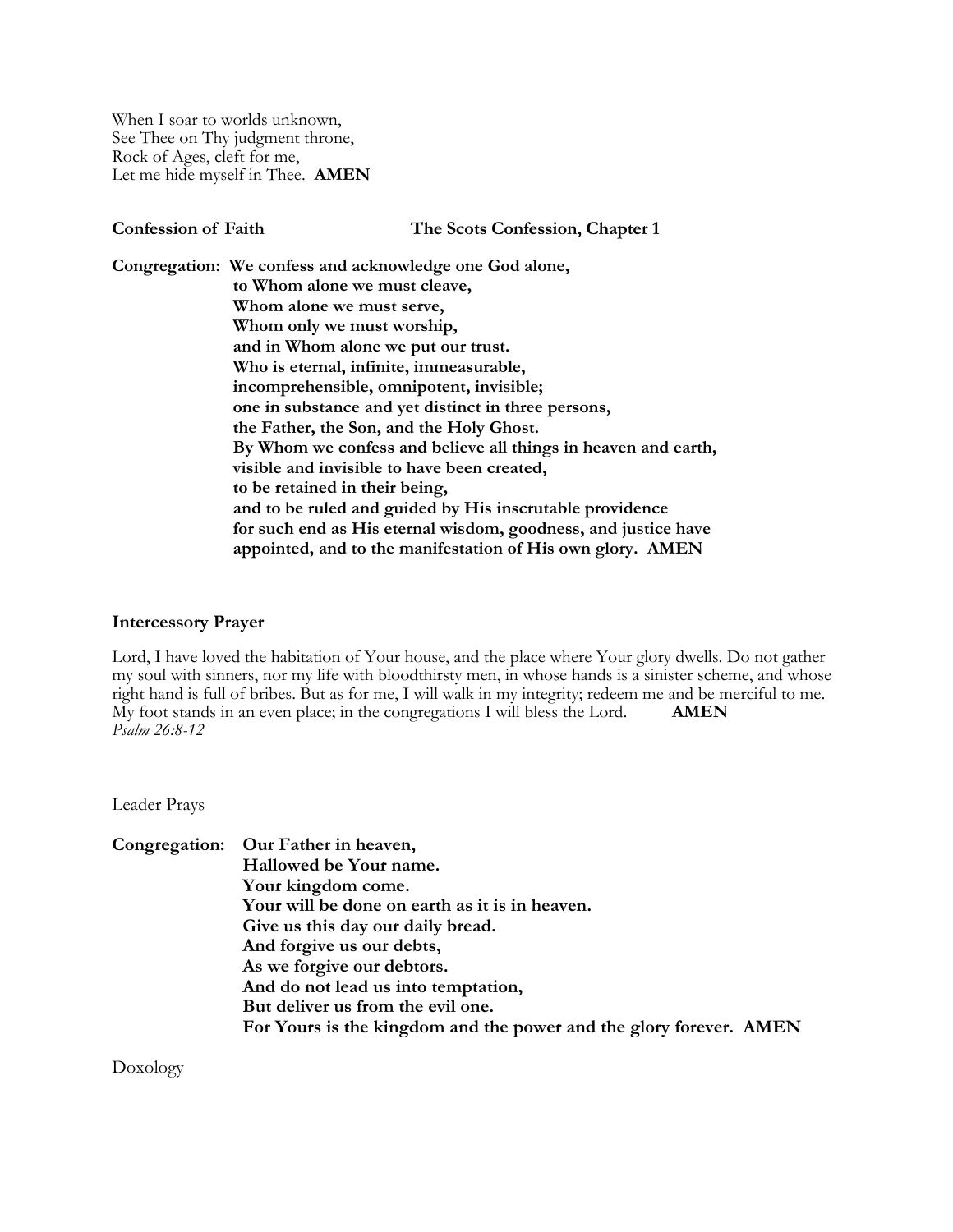# **God Consecrates Us with His Word**

The Reading of the Scriptures **Nehemiah 4:1-23**

Leader: The word of the Lord.

**Congregation: Thanks be to God!**

### **How to Grow the Church** *Justin Wallick*

### **Christ Is Made the Sure Foundation Trinity Hymnal 342**

1 Christ is made the sure foundation, Christ the head and cornerstone, Chosen of the Lord and precious, Binding all the church in one; Holy Zion's help forever And her confidence alone.

2 All that dedicated city, Dearly loved of God on high, In exultant jubilation Pours perpetual melody; God the One in Three adoring In glad hymns eternally.

3 To this temple, where we call Thee, Come, O Lord of hosts today: With Thy wonted loving-kindness Hear Thy people as they pray; And Thy fullest benediction Shed within its walls alway.

4 Here vouchsafe to all Thy servants What they ask of Thee to gain, What they gain from Thee forever With the blessed to retain, And hereafter in Thy glory Evermore with Thee to reign.

5 Laud and honor to the Father, Laud and honor to the Son, Laud and honor to the Spirit, Ever Three and ever One, One in might, and One in glory, While unending ages run. **AMEN**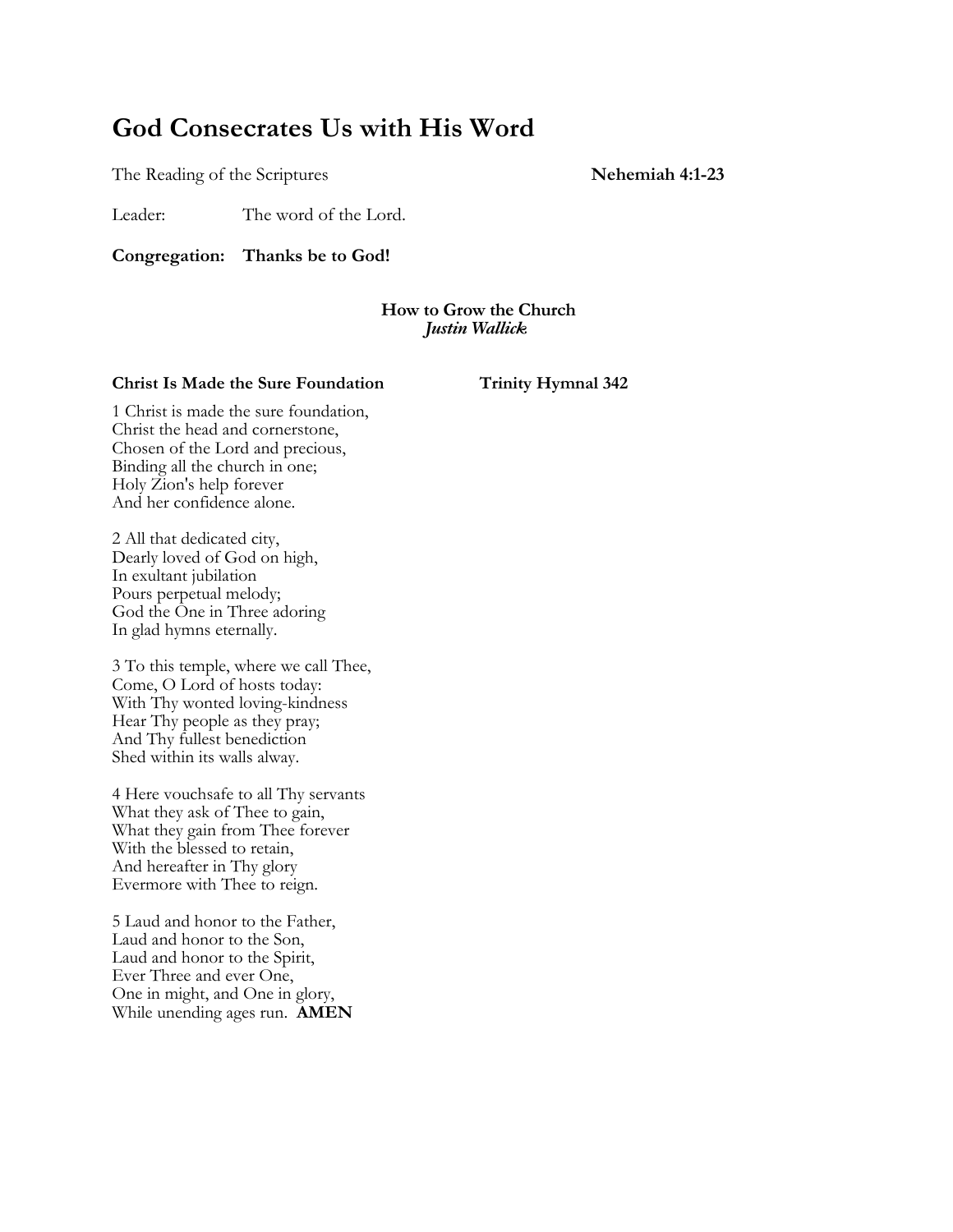## **God Communes With Us**

Elder: God is good!

### **Congregation: All the time!**

Elder: Let us give thanks to the Lord our God. Let us pray.

**Congregation: Almighty Father, whose dear Son, on the night before He suffered, did institute the Sacrament of His Body and Blood; mercifully grant that we may thankfully receive the same in remembrance of Him, who in these holy mysteries gives us a pledge of life eternal; your Son Jesus Christ our Lord, who now lives and reigns with You and the Holy Spirit, one God, world without end. AMEN**

### **The Sacrament of the Lord's Supper**

### **Psalm 122A** Alternate Text

1 I was filled with joy and gladness When I heard them say to me: "Let us make our pilgrim journey, Then the LORD's house we will see." We were standing! We were standing! In your gates, Jerusalem! (*Salem*) In your gates, Jerusalem!

2 In Jerus'lem, built securely, There the tribes— the LORD's tribes— go. This is Israel's obligation, To the LORD's name thanks they show. There, for justice, there, for justice, Stand the thrones of David's house, (*David's house*) Stand the thrones of David's house.

3 For Jerusalem's wellbeing Intercede and pray for peace: "All the ones who truly love you, May they prosper and increase. Peace and safety, peace and safety Be within your walls and towers, (*walls and towers*) Be within your walls and towers.'

4 I will say, "May peace be with you!" For my friends' and brothers' sake. For the LORD's house, our God's temple, This my purpose I will make: Your wellbeing, your wellbeing, I will seek with all my heart, (*all my heart*) I will seek with all my heart. **AMEN**